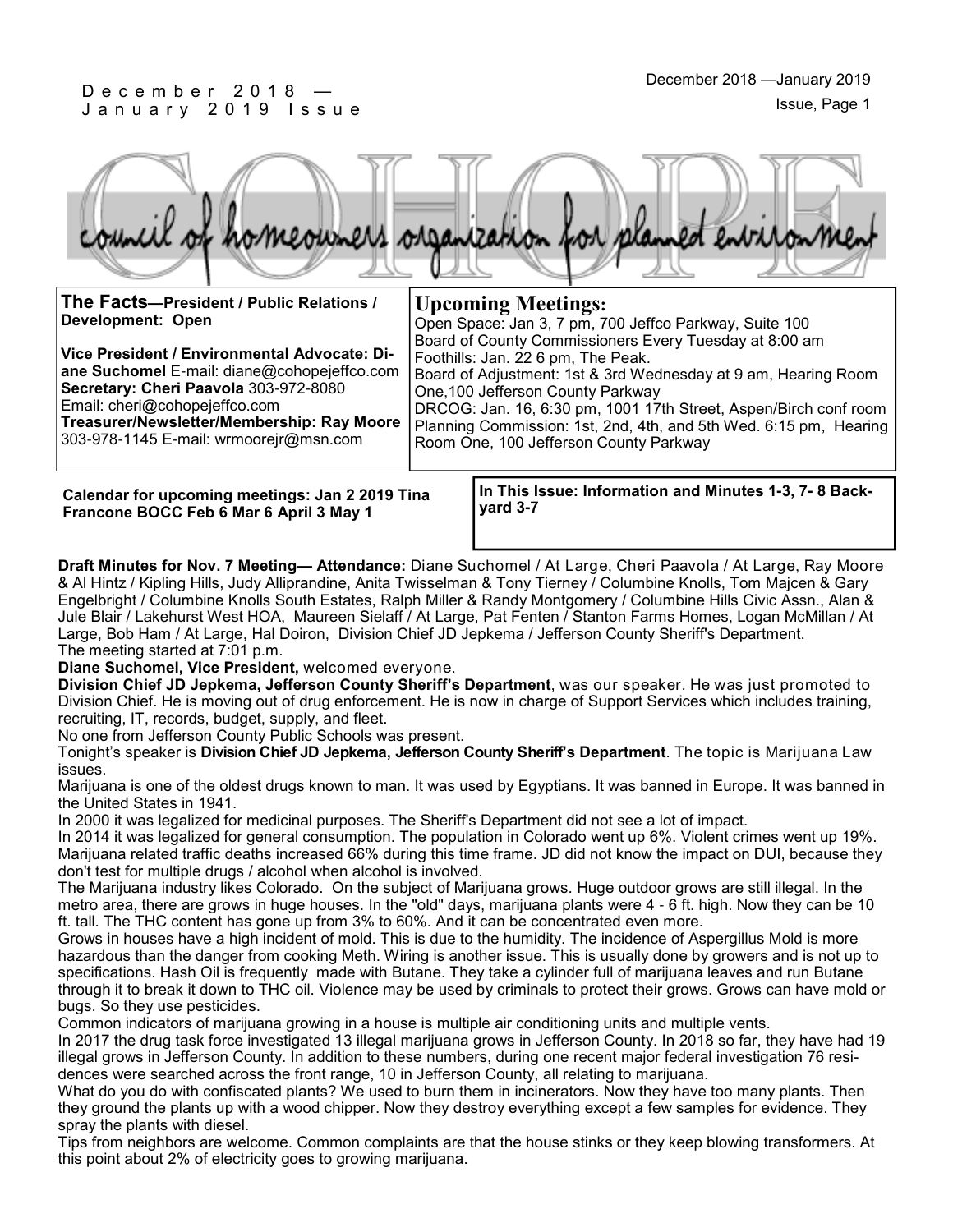December 2018 —January 2019

Legally you can have 6 plants per person (up to 12 plants per household). It must be locked up. It cannot be visible to the public. It cannot be outside. There may be local ordinances that provide further restrictions. It cannot be for sale. It is a felony if you have 30 plants over the limit. For personal use, you can have 1 oz. on your person.

The focus of the Task Force is to disrupt drug traffic. The biggest problem is heroin. They are starting to see fentanyl. They still have Meth. Most of the Meth comes from Mexico. We export Marijuana to Mexico.

There is little violence in the Heroin trade because everyone knows each other. There is more violence with Meth. There is a lot of violence with marijuana. When the police serve a warrant, they do so with a SWAT Team. A lot of growers have no criminal history but they are heavily armed.

If someone suspects a grow in their neighborhood, call dispatch at the Sheriff's Office.

Is there a very big market for marijuana? The vast majority is going out of state via the mail. Sometimes it is moved in big trucks.

What is the price for marijuana? It is about \$1,500 per pound.

Is it available for vapes? Yes. It may be concentrated. The high is delivered via inhalation just like cigarettes.

Violence rarely occurs during smoking. However it is more likely with concentrates and edibles.

What happened to the Medical Marijuana industry? The industry has largely been marginalized, with sales steadily decreasing since 2016.

It is a local legend that THC can reduce seizures. However they cannot test this theory due to federal regulations. What about when a neighbor is smoking and the smell wafts into your yard? The law states that the odor cannot leave their property. But in reality, they cannot enforce this. All of the participants must be 21 years old. The rules are basically the same as those for alcohol.

There was a grow in a home in an HOA. They tried to stop it for 9 months. Then they contacted the back that held the mortgage. It was cleaned up with 10 days.

Can high quality infrared cameras detect marijuana? Yes. The plants glow bright red.

What about under the influence driving? They can test for it, but it is expensive and difficult. It requires blood or urine. It can remain in the system for days or weeks. However intoxication levels dissipate quickly; in about 20 minutes. If you are in the room where someone is smoking, can you get secondary exposure? JD did not know.

What are the long term effects? It can reduce the IQ.

Can aircraft be used to identify illegal grows? Yes. Marijuana grown outside glows bright green in the daytime.

JD believes that we are spending more on the impact than we are getting in benefits. For example, the homeless population has gone up with associated petty crimes and illnesses. So far the tax revenue has been \$3B.

**Reports from Officers** We do not have a President.

Roll Call was taken. We had 12 members present and had a quorum.

**Ray Moore, Treasurer,** was present. We have \$1,811.97.

**Cheri Paavola, Secretary,** was present. The Minutes for Oct. were approved.

**Diane Suchomel, Vice President,** was present.

The following are Pre-applications:

PA 18-127682 is for 8135 Shaeffer Pkwy. The plat is for 125 attached and detached residences. There are 2 parcels. 1A is for 71 single story "empty nester" residences. 1B is for 54 attached / detached / single story patio style residences. The builder is Cardel from Canada.

PA 18-127316 is for 3901 S Kipling. It is a rezone for a telecommunications tower. It is on 3 acres noth of D'Evelyn High School. Lakehurst West and South own the hill. The tower would be 150 ft. tall.

PA 18-126590 is for 8600 W. Hampden Ave. It is 3.5 acres. It is for Barking Springs Ranch in Denver. It is for special use dog and cat boarding. They would have 4 large outdoor yards. The request did not mention the number of animals they would have.

PA 18-129475 is for 10488 Centennial Road. It is for special use. It is for the grand opening parking lot of a distillery with a tasting room. It is 5280 Distillery. The tasting will be on Dec. 8 from 2:00 - 8:00 p.m.

PA 18-129531 is for 9946 Elkhorn St. It is a minor adjustment. It is for a detached garage / Accessory Dwelling Unit / Workshop. The building is for more than the 6,000 sq. ft. that is allowed by the W. Deer Creek Canyon subdivision. The meeting is on Dec. 5.

PA 18-129578 is for 6044 W. Canyon Ave. It is for a rezoning to allow for a therapy / occupational / rehabilitation facility. It is Peak Pediatric Rehabilitation.

The following is a Site Development Plan.

SD 18-129 152is for 7925 S. Platte Canyon Rd. It is for a private gym with a volleyball club / league and offices / storage

| COHOPE Treasury Activity: November - December 2018       | W. R. Moore, Treasurer |         |
|----------------------------------------------------------|------------------------|---------|
| Beginning Balance November 7, 2018                       |                        | 1811.97 |
| <b>Deposits</b>                                          |                        | 0.00    |
| <b>Withdrawals</b>                                       |                        | 15.00   |
| December & January Newsletter \$5.50 (\$11) Bank Fee \$4 |                        |         |
| <b>Ending Balance January 2, 2019</b>                    |                        | 1796.97 |
|                                                          |                        |         |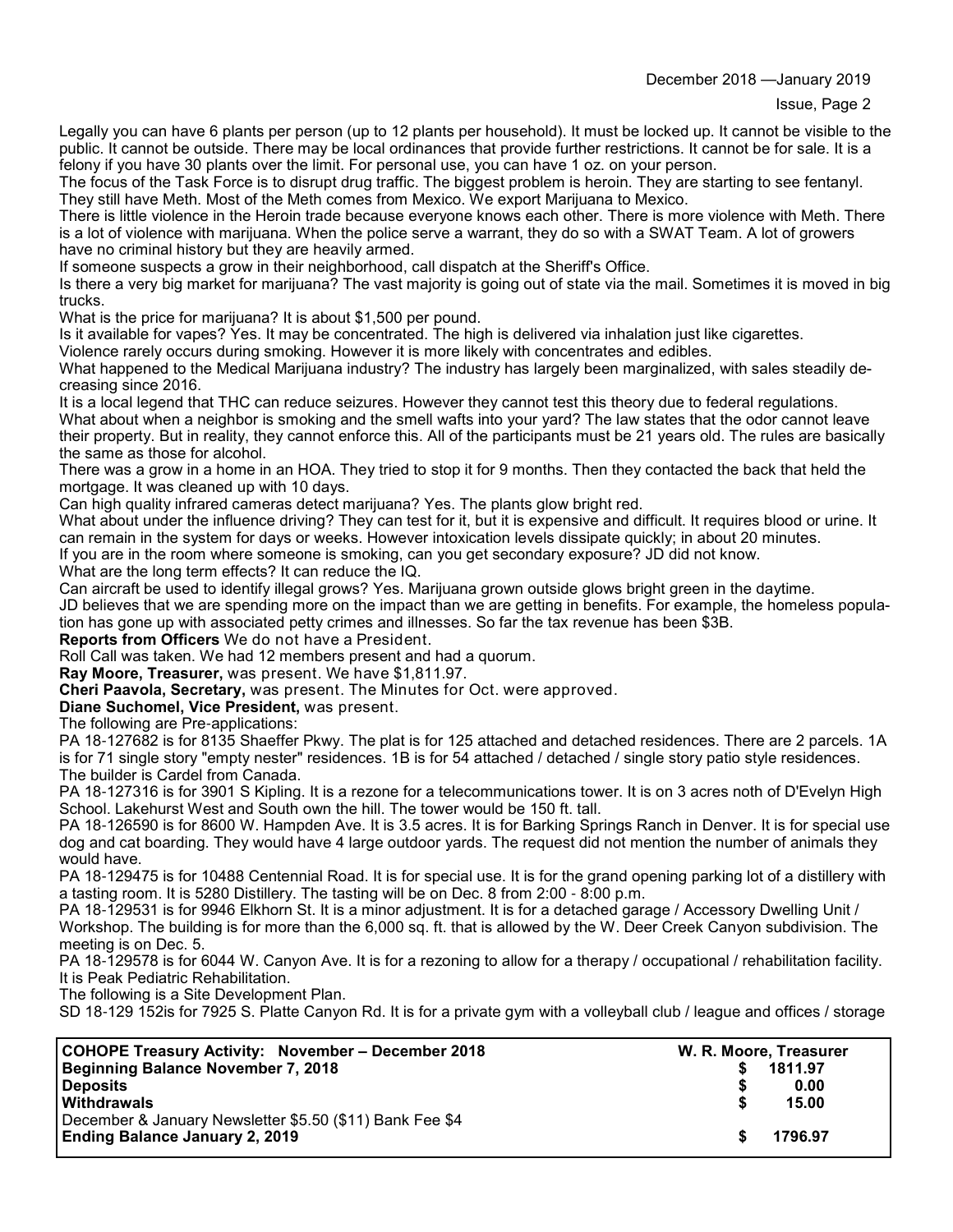space. They will have up to 4 courts. It is on the northwest corner of Platte Canyon Rd. and Depew. The following is a Rezoning Application.

RZ 18-117888 is for 13420 W. Coal Mine Ave. It is for an Electric Charging Station at WalMart. It would include an ATM. The SDP would have a minor revision. The drive through ATM would be on the far northeast corner of the parking lot adjacent to Coal Mine Ave.

The user fee for Southwest Metropolitan WTS District is going to increase to \$7 per account in Jan. It is now \$5. The fee will be 66% of their budget. They have no mill levy to support their operations.

Please report graffiti in their neighborhoods.

Someone said that they will roll out 5G next year. They will need more towers to handle this.

A Master Gardener was suggested as a speaker. They charge \$35 per hour for a 1.5 hour speech. It was proposes that we want to pay for a speaker? The proposal was turned down.

The road taxes and bonds for CDOT were voted down in the election.

What is the level of radiation from cell towers? It is 100 times more than our grandparents were exposed to. It can affect pace makers. Each tower generates about \$900 per month.

Construction has started at the southwest corner of Kipling and Coal Mine. Have they dealt with the Coal Mines in the area? Yes. There will be no homes on the east side of the property. The developer will have to fill in the mines.

Someone wanted to know about experiences with Dumpster Days. Someone said that they used Alpine. They need to educate people. Someone used a compactor dumpster, but Lee's has gone out of business.

Our December Holiday Party has been cancelled. Out next meeting will be in Jan. 2.

The speaker for Jan. has not been determined yet.

Who takes care of green belts? It depends on who owns it. It could be Urban Drainage or Flood Control, an individual subdivision, or a Park & Rec district or the County.

**Old Business** The position of President for COHOPE is still open.

**New Business** None. **Announcements** None.

We adjourned at 8:43 p.m.—*Cheri Paavola*

## **THE BACKYARD**

# Columbine Hills News

**President's Corner** — 2018 is rapidly drawing to close. In part I wish I could look back and recall the things that have occurred and, in another aspect, there is a reason I don't remember things – Yeah I'm older I get it – but there are other reasons. Many things that happen are worthy of forgetting. Many of my friends are big into journaling – I've just never done that, and I don't know why. Things are often forgotten but I wish I had a better memory for people. People are what really matter.

As I interact with the fine people of CHCA I am thankful for the large majority of you. Candy is a dedicated mother, Greta cares about her property, Iris is so friendly and supportive, Cindy, Ann, Dave, Lori, Beth and others have paid me to do lawn care for them – Thank you – I need the little extra income. My neighbors Clay and Jason are fine people – I feel fortunate to share my space with them. Two neighbors supplied rocks for my landscaping projects – thank you. Ray helped me with that because he has a truck and helped this older dude – thank you. Ryan and Rachel faithfully hosted a block party – thank you. Many of us will miss them from this neighborhood.

I'm thankful for Frank and Tina and their efforts in the political realm to keep this world more sane. Kylie – CHE appreciates your work in the school. I want to mention that I've gotten to appreciate more those with whom I serve on the CHCA board: Jenn our secretary who faithfully assembles the newsletter, to Don and Michaelle who are so willing to step in and do the work that it takes to keep this community running, to Ralph and Pat who attend COHOPE meetings and handle our finances, to Kelly and Ruth who are faithful supporters of the agenda we are trying to accomplish, to Steve who comes and keeps our meetings on a much lighter note. I'm so thankful to have Ken on board [pun intended] to manage our digital media. You are all part of a great team. I'm humbled to serve with you and to have your support.

Our winter hayride is just around the corner, CHCA will sponsor the ride as well as provide hot coca, s'mores, and cookies and other treats on the 2nd at 5:00 in the evening at the shelter of the baseball pavilion. There will be a fire-pit or two to warm you up as well. This is totally done at our expense – there is no charge for you. Come. Enjoy the snacks. Talk with your friends and neighbors. Discuss what is important to you. Rumor has it that Santa will be there too! This is what living in community is all about – getting involved in each other's lives, therefore . . . Be the kind of neighbor you wish you had.— *Randy Montgomery, CHCA president, rmontgomery@frcs.org*

*From* **November 10th CHCA Board Meeting—**Meeting called to order by President at 9:10am. Officers present: Randy, Jenn, Pat. Board members present: Michaelle, Ralph, Ruth, Steve, Kelly. Community members present: Iris, Megan, Ken, Hyland CHCA by-laws require a majority of board members [5 of 9] to accomplish business . Treasurers report presented by Pat,

**Old business:** COHOPE – Ralph: Randy went and gave report – sheriff gave talk regarding marijuana grow houses and how to spot them.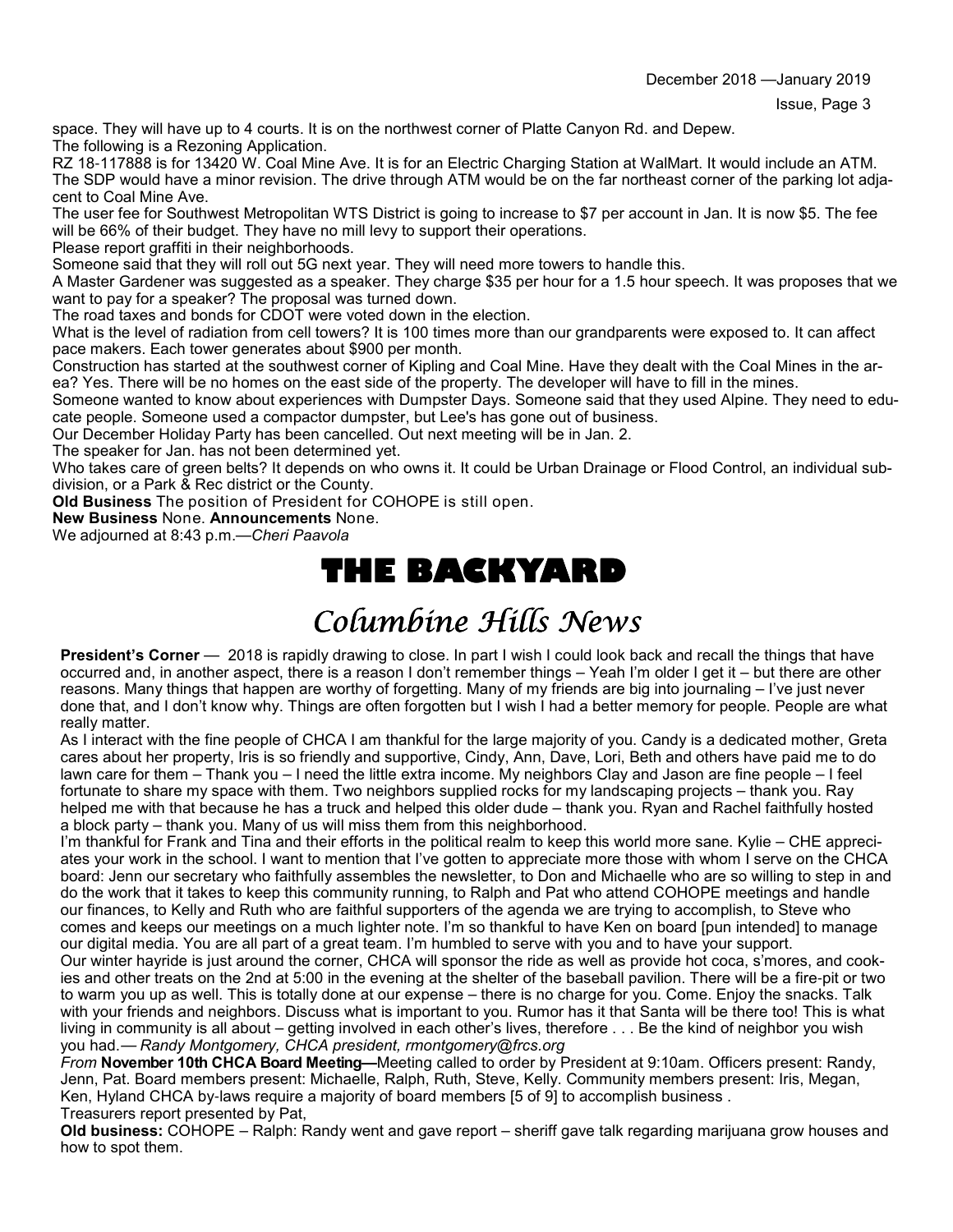Old Safeway – petition is in process to rezone from Planned Development to C1 which is commercial.

Membership status – Pat – 1 new member last month – around 289 members

Introduce Ken – Ken's vision – looking at new website – also wanting online payments available -

Hayride needs – Dec 2nd – Santa contacted and confirmed by Kelly – hayride confirmed by Jenn – Hot cocoa – Call Bob and ask if he can donate or if we can purchase – Randy firepit – smores – Reed to bring lights and radio – coffee - Everyone there by 3pm to set up.

Dumpster day: charges \$488.50

**New business:** Veterans day activities? None. Items for PC/Newsletter? none

Memberships being sent out – ralph and pat need help stuffing envelopes – iris and board members want to help and will. Will talk about next month.

Light judging – potluck – December 16th 4p – Randy getting gift certs - \$25/ quad and \$50 grand champ

Additional new business from attendees at large – Michaelle – hosting January meeting at her house – planning meeting 9am

Meeting adjourned at 10:10am.

## **Columbine Knolls Voice**

*From* **HOA Meeting Minutes from October, 2018** Happy President Hale called the Meeting to Order at 7:01pm. Board Members present were Directors Hale, Woodbury, Whitelaw, Buresh, Tierney, McClish and Luellen.

**COMMITTEE REPORTS:** MEMBERSHIP: There was no new report on memberships. With respect to the clean-up day, there were 11 members and 1 non-member that participated. The total cost to the HOA was \$20. Director Woodbury expressed thanks to HOA Meeting Minutes from October, 2018 the recreation district for allowing us to use the pool parking lot.

Welcoming: Four new totes are ready to be delivered as soon as the new residents are moved in.

SAFETY, BEAUTIFICATION AND MAINTENANCE: Director Whitelaw noted that leaf clean-up assistance will be needed. COVENANTS AND ARCHITECTURAL CONTROL: President Hale reported that last month there were 2 approved PIP-SAs, for a shed and a fence, and he further noted that the Board continues to enforce the covenants.

SPECIAL EVENTS: The annual Halloween Party will be held on October 19 from 6 – 9 pm at Normandy Elementary. All directors were encouraged to attend and to help as possible.

President Hale called for volunteers to take on the duty of "party coordinator" for the HOA's events.

FINANCE: Director McClish presented the P&L and noted again that the clean-up day cost the HOA \$20 whereas in past years there had been a surplus which is why there was a budgeted \$300 profit. Again, it was noted that a volunteer is needed for the treasurer position as Director McClish will be stepping down at the end of her term. A discussion was had regarding the donation of approximately \$1,000 from the group that made the changes to the process for revising the covenants and their fund for that process. After discussion a Motion was made that the donated funds should be set aside for use in legal fees for covenant enforcement and related matters for this and future years, on an as needed basis. Upon Motion duly made and seconded, the Motion was approved.

**OLD BUSINESS**: A discussion was held regarding the October 19, 2018 covenant enforcement court date. A discussion was held regarding moving to Google Voice for the HOA's voice mails. President Hale will meet with Steve to discuss further. There is some concern over the inability to have separate numbers. The Board will continue to look into and evaluate this potential change.

The draft survey presented last month was discussed. The Board expressed its general support for sending the survey with the membership letters in January.

**NEW BUSINESS:** There also was a discussion about sending letters to listing agents and homeowners regarding the covenants and the role of the HOA.

A discussion was had regarding the expiring terms in the new year and the need to find members willing to serve on the Board. A nominating committee was established with President Hale and Director Woodbury as its initial members. **EXECUTIVE SESSIONS:** The Board voted to go into Executive Session to discuss advice received from the Board's legal counsel. A discussion on the same was held and the Board then voted to leave the Executive Session. President Hale adjourned the meeting at 8:22pm.

### **Columbine Knolls South II Review**

*From* **President's Corner—** Happy Holidays to All. Hope your Thanksgiving was great. We are looking forward to the festive Christmas lights in the neighborhood. Family, friends, gifts, and food will probably be a big part of everyone's holiday agenda. Try to remember those in need by a donation or a kind word.

The Holiday Hayride will on December 2nd from 5:30pm to 8pm. Please bring a goody to share and the HOA will provide the hot chocolate. Mr. and Mrs. Santa will be there to visit as well as the horse drawn wagon for all to take a ride. Thanks to all of the volunteers and businesses who made this year a big success. The businesses contributing were Cakes Amore, Chick Fil A at Aspen Grove, Columbine Wine & Liquor, Froyo Spot, High Plains Tap House, Jennifer Blake REAL-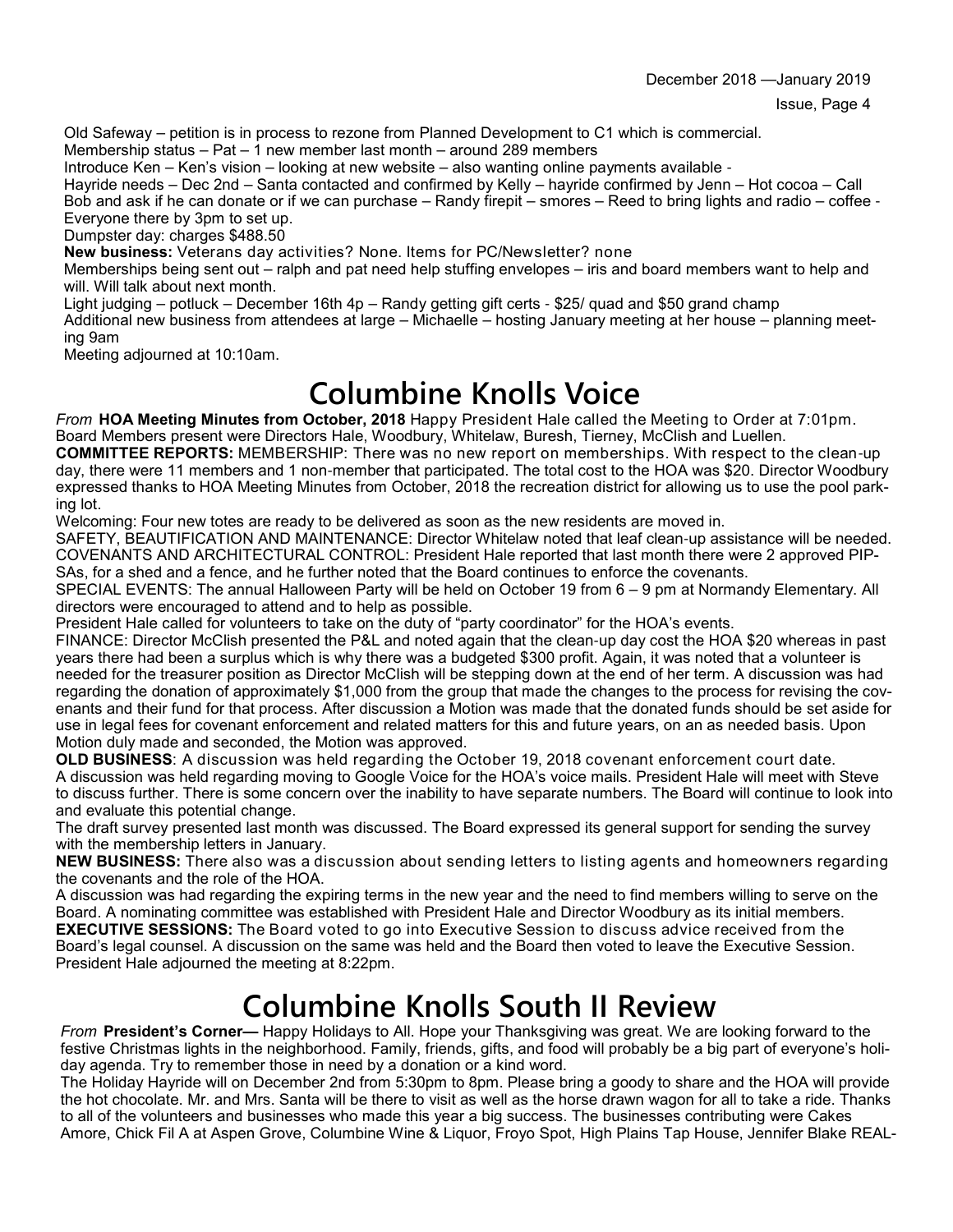TOR, Pure Barre, Savory Spice, and Virgillio's. A special thanks goes out to the leads for each event. They were Amy Kowalski-Rolling Into Summer, Jennifer Blake-Movie In The Park, Brenda Abbott-Hayride, Stephanie Haberkorn-Landscape Committee, and Jenifer Blake-Welcome Committee. I want to thank the CKSII Board Members for their great help and assistance. Our treasurer, Debbie Opperman and our VP and ACC chair, Bob Pellegrini who have done a great job for the past 8 years will be leaving the board. The remaining board members Pam Horiszny, Steve Kalney, Chris Reynolds, Josh Kunkel, and myself will remain on the board. If anyone is interested in joining our board, please come to the annual meeting.

The Annual CKSII Board of Directors meeting will be Tuesday, January 22nd at 7 pm at the Coronado Elementary School library. Please attend and vote for the proposed budget and board members. If you cannot attend please submit your proxy form to one of the board members by January 21, 2019, mail it to our PO box 621625, Littleton, CO 80162 no later than January 15, 2019, or sign a proxy at the Hayride event on 12/2/18. All homeowners are invited to attend. This is a great time for interested homeowners to meet neighbors, have questions answered, share ideas and get involved in your community. Thanks!—*Bob Haberkorn, President CKSII HOA*

**CKSII HOA Board Meeting Minutes November 13th, 2018**—President Bob Haberkorn called the meeting to order at 7:02 pm. Board members Debbie Opperman, Pam Horiszny, Josh Kunkel, Chris Reynolds and Bob Pellegrini were in attendance, along with Roger Borcherding of DARCO Property Management.

**Treasurer's Report:** Debbie reported the HOA currently has 354 members.

**Waste Management:** Debbie reported that WM will begin passing on the increased costs of recycling to the HOA effective 1/1/19 but has agreed to hold off on the scheduled increase for regular trash service. It appears that the two will offset somewhat and no increase in HOA dues is anticipated for 2019.

**ACC Report:** Bob P reported eight requests, which were all approved. One request is pending. Applications were for two roofs, four paint jobs, one solar panel installation and one new window installation.

**Welcome Committee/Social Committee:** Going out on Thursday to deliver to five to seven houses. Social committee is gearing up for the Holiday Hayride on Dec 2 from 5:30pm to 8:00pm.

**Management Report:** Roger Borcherding reported that three inspections were conducted in October. Seventeen notices were provided to owners by written notice. Included were three campers, one boat, six trailers, one trash and trash containers in view for over 10 days; one dead tree; three foliage blocking street signs, one low hanging tree limbs over sidewalk, and one ladder stored in view. No Covenant violations have been referred to the HOA's attorney since June of 2015.

The HOA requested some changes to the contract with DARCO Property Management and those updates were sent to the board to review. These changes add about 8.5 inspections a year, however, we don't anticipate an increase in costs. **New Business:** Budget, Debbie reviewed the proposed budget for 2019, which is based on having 350 members. The proposed budget will be published and voted on at the January 22nd meeting. We discussed that the trash contract will need renewal in 2020 and negotiations for a new contract must start in 2019. We reviewed the plans to hire a bookkeeper and discussed the revised treasurer role. The bookkeeper will pick up the mail, liaise with Waste Management, do the mailing, do the invoicing and write checks. The board will write a job description to present it to the community. The new treasurer position will oversee the bookkeeper and be a signatory of the checks (along with the President). We also discussed changes to how we audit the accounts. The deadline for the upcoming newsletter is December 6. The publisher requested an article from the board because she has space in the newsletter.

The Annual Board meeting will be held on Tuesday January 22, 2019 at 7:00pm at Coronado Elementary. The meeting was adjourned at 8:02 pm.

### Columbine West Civic Association Newsletter

*From* **A Moment With The Board** The November 12th monthly meeting at Dutch Creek Elementary was attended by a handful of Officers/Board members, unable to secure a quorum we will need to take an online vote to ratify our upcoming 2019 projected budget. The 2019 CWCA Budget was presented for review by Board/Officers. Projections look like many administrative costs will remain the same. The budget still includes annual favorites such as Easter Egg Hunt, Dumpster Day, Swim Nights & National Night Out. A reminder that CWCA voted to eliminate the December monthly meeting, to give everyone a well deserved break and enjoy the holiday activities. The Board/Officers would like to wish all neighbors a beautiful holiday season. It is our hope that everyone stays healthy, happy & safe. If the season takes you away from home for an extended time the Jeffco Sheriff office can arrange a vacation check for your home. As always, if you don't see a neighbor out and about during the cold weather the Jeffco Sheriff can also perform a Well-Check. Don't hesitate to call the non-emergency dispatch 303-271-0211. The association is planning a Members Mixer and inviting all those who are members to try and drop by and visit together. The event will be at Breckenridge Brewery on January 24th, 6:30p. If you have questions or any suggestion of ideas feel free to email CWCAtalk@gmail.com. Look forward to hearing from the community. Residents are encouraged to attend any monthly meeting. The next one is January 15th at 7:00 p.m., Dutch Creek Elementary School, second Tuesday of the Month. This month we would like to encourage anyone who has volunteered or is interested in volunteering to join us.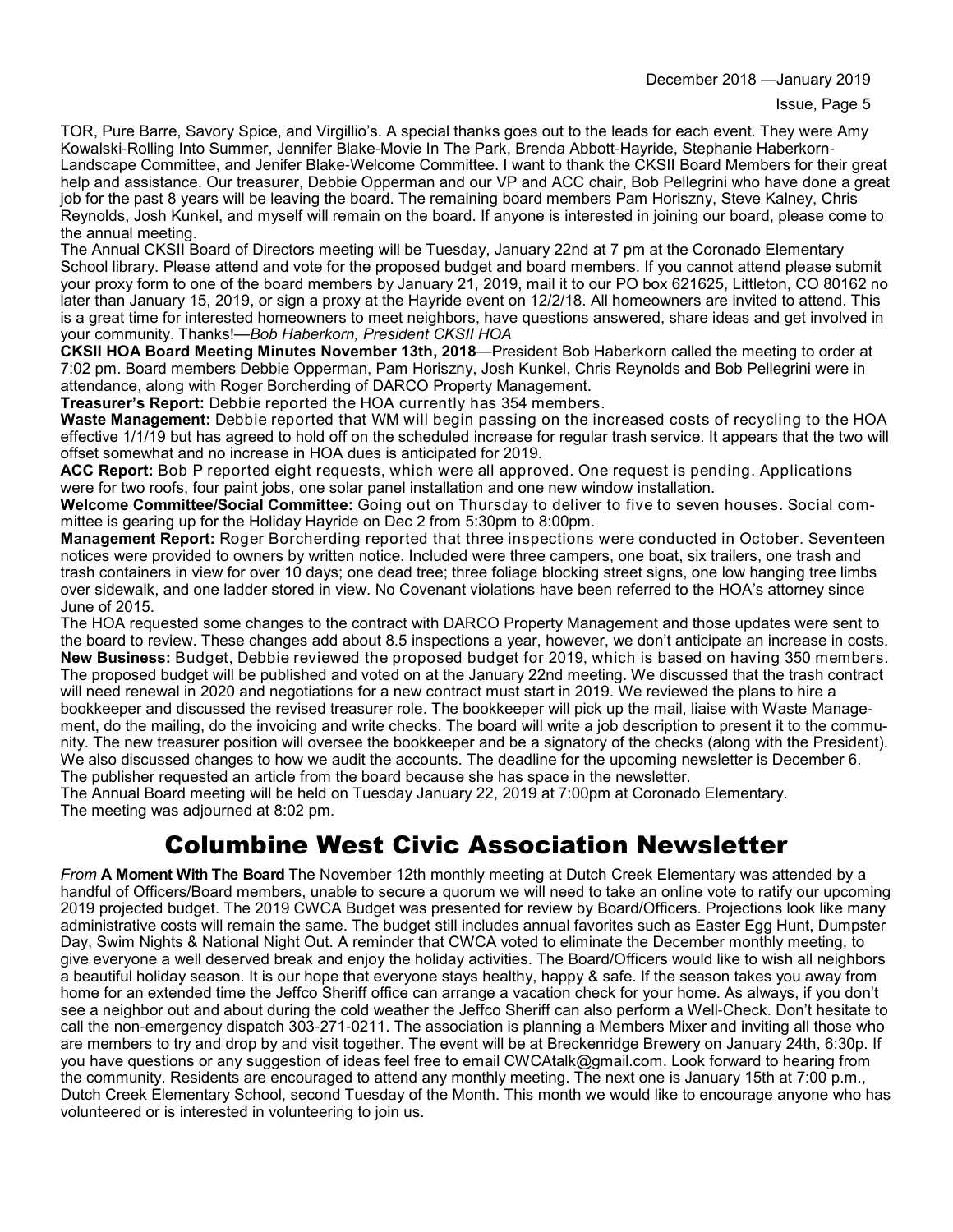### The Leawood Rapporter

*From* **Leawood Civic Association Minutes of November 7, 2018** Board Members Present: Paul O'Connor, Chip Langowski, Mike Karbach, Rhonda Eveleth, Debby Baker, and Nancy Bock.

**Treasurer's Report:** Mike presented the Treasurer's Report, which included LCA current balances, payments received, and bills paid. Mike also reviewed the current balance in each account.

**Leawood Santa Party:** The Santa Party will be on Wednesday, December 5th from 6pm to 8pm at Leawood Elementary School. The crafts and refreshments will be in the Cafeteria with Santa and Mrs. Claus in the Library. Rhonda will contact possible volunteers to help. Debby will contact Pinto Photography. Paul and Chip will shop for new Christmas decorations. Nancy will make the punch and all Board Members will bring cookies. Chip discussed purchasing new banners for each entrance and new signs. The discussion was tabled until the January Meeting.

Paul suggested making the article for the Rapporter Editor job more prominent.

Meeting adjourned at 7:55pm.

*From* **Leawood Metropolitan Recreation and Park District Minutes November 12, 2018** The Board meeting was called to order at 6:44pm at Leawood Elementary School by President Kyle Sargent. Members present were: Donna Snyder / Treasurer, Debby Baker/Director, Linda Smith/Vice President and Dave Padilla/Parks Manager.

**Public Comment/Correspondence** – Donna reported a resident stopped her in Weaver Park to report he had been picking up beer bottles and cans from the creek area adjacent to the soccer field where there seemed to have been parties going on.

**Treasurer's Report** – Donna presented the Treasurer's report. Tiny amounts of property tax revenue and additional ownership tax was received. Invoices for the month include: Denver Water, doggie bag vendor, K&S Electric for work on lights at Weaver Park, United Site Services, Rich Alarcon for trash removal, Weston Landscape's last invoice for the year, Waste Management, Excel, Evergreen Newspaper (Columbine Courier) for public notices for budget, Dave's invoice and reimbursement to petty cash. Linda moved the treasurer's report be received and bills paid, Debby seconded, and the motion passed without objection.

**Parks Manager Report** – Dave reported new table tops and replacement seats have been ordered from Churchich Recreation. They will be installed in the Spring of 2019. Dave also reported that we are finalizing a decision on engineered wood chips to be installed as the weather permits. A tree on the south side of the creek in Tract T was removed due to being chopped down by beavers. The ATV is ready for winter and has already seen some action.

All the irrigation and drip lines have been blown out and ready for winter. Dave will keep an eye on the new plants at the wooden bridge and water them if necessary. Kyle received a call from a resident that the "talk tube" at the play area in Leawood Park was ripped off its mount by vandals. Recreation Plus is trying to locate a replacement, but in the meantime, Dave cut the pipe to keep from injuring anyone. The tube will be replaced if we can find a new one. Doggie bags were checked and replenished as needed.

K&S Electric repaired and installed new parts for lighting at the Weaver Pavilion. Dave will be looking at pricing and ideas to replace the boards on the West bridge and pricing for fencing and a gate across the front and back of Kendall Park. Contractors have caused damage time after time by coming in unannounced and leaving ruts in the grass.

**NEW BUSINESS** Review of 2019 Budget - Public Notice of the proposed 2019 Budget was published in the November 2 and 9 issue of the Columbine Courier. Donna addressed changes to budget items with increases that were suggested last month. She was able to project end of year costs for routine items and list what we may expect for 2019. The revised budget for 2019 will be presented for final approval at the December 12 meeting along with setting the mil levy.

**OLD BUSINESS** Survey in Nextdoor.com for play equipment in Weaver Park. A survey was sent via Nextdoor.com on October 21 for the community to ask for input. We are considering re-publishing it again to make sure that we get as much input as possible.

Residents should contact Kyle or Lindsey Reese (lindseyreese25@gmail.com) with any questions or comments. Thanks to those who responded.

The meeting was adjourned 8:07pm.— *Linda Smith, Vice President and Acting Secretary*

Posting location: District Board's agendas are posted by the Clerk to the Jefferson County Board of Commissioners board.

### **Westbury**

**HOA 2018 Memberships** There were 33 members of the Westbury HOA this year. The Board wishes to thank to all the households for their support. The neighborhood dumpster was a great success, as was National Night out and the neighborhood cleanup.

The Board wishes everyone in Westbury Happy Holidays & a prosperous New Year.

**Food pantry for local residents who need help** The food pantry at Light of the World Church (10316 W Bowles Ave) is for residents in this area who need some help. People need to bring a Colorado drivers' license or Colorado ID to sign up for it. After they are signed up , then they can get food there 1 day/week. The food pantry is open from 9 am - 11 am on Tuesday, Wednesday, Thursday and Friday ."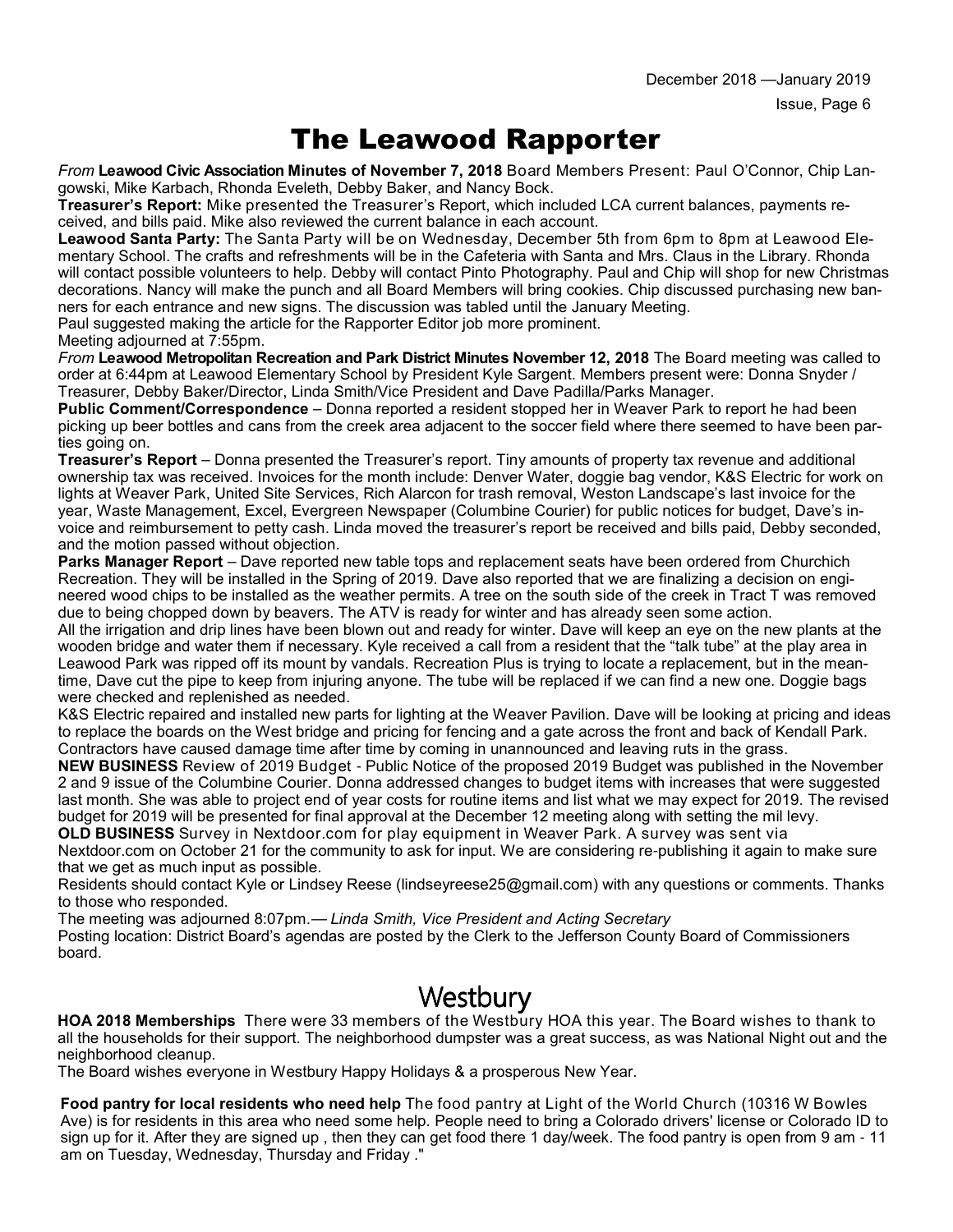### Woodbourne

*From* **Notes From the Board** The holidays are in full swing. We on the Board hope you have all had a safe and wonderful Thanksgiving. As you may have noticed, the Board meeting that was scheduled to be held on November 21, the Wednesday before Thanksgiving, was postponed until Wednesday, December 12, 2018.

The meeting that is currently scheduled for December 19, 2018, will be canceled since the community will have a Board meeting on December 12. That makes the December 12 Board meeting the last one of the year.

Weather permitting, the Annual Woodbourne Holiday Hayride and Cookie Exchange will take place on December 15, 2018, at the Woodbourne Clubhouse. The Board will provide hot chocolate and the wagons. Please bring your favorite cookies to exchange with your neighbors. An email blast will be sent out with the specific time.

We hope that everyone has a wonderful rest of the holiday season, and we wish everyone an auspicious and prosperous new year.— *James Meyer, President*

#### *From* **Jeffco Public Schools website**—**Jeffco Public Schools Again Earns Large Number of CMAS-Based Academic**

**Awards** - GOLDEN, Colo. (Dec. 12, 2018) – Thirty-eight Jeffco Public Schoolsearned 44 academic awards from the Colorado Department of Education (CDE) based on 2017-18 Colorado Measures of Academic Success (CMAS) results. Last year, 35 schools earned 45 awards. "It is awesome that so many of our schools continue to earn recognition for high academic performance, high academic growth, and closing achievement gaps," Superintendent Dr. Jason Glass said. " We measure ourselves in a variety of ways, but these awards are high-profile and show

how we truly work to offer the best learning opportunities for all our students. Congratulations to all the students and staff that earned awards this year. We are proud of you!"

The full list of Jeffco Public Schools that earned CDE awards is at the end of this release.

Eiber Elementary in Lakewood received the Center of Excellence Award this year. This award recognizes Colorado public schools that enroll a student population of which at least 75 percent are at-risk pupils and demonstrates the highest rates of student longitudinal growth, as measured by the Colorado Growth Model.

The John Irwin Schools of Excellence Award is presented to schools that demonstrate excellent academic achievement over time with exceptional performance in math, English language arts, and science.

Thirty-two Jeffco schools earned the award this year.

The Governor's Distinguished Improvement Award is for schools that demonstrate exceptional student growth. Eight Jeffco schools received the award this year; they exceeded expectations on the academic achievement indicator. The High School Academic Growth Award recognizes high schools that demonstrate the highest levels of students' academic growth in reading, writing, and math. Three schools earned the honor this year: Compass Montessori (Golden), D'Evelyn Jr./Sr. High (Lakewood), and Evergreen High.

Learn more about the CDE awards here (https://www.cde.state.co.us/cdeawards/awards)

*From Jeffco Website*: **Office Hours Changing for Several Jefferson County Offices**—Office hours for the public will be changing in the new year for several areas of Jefferson County. Please check when these hours are changing and check those hours before making your trip to one of our offices.

**Development and Transportation Offices** Effective Jan. 2, 2019, the hours for the offices of Building Safety, Planning and Zoning and Transportation and Engineering will be 8 a.m. to 5 p.m. These offices are located on the third floor of the Administration and Courts Facility at 100 Jefferson County Parkway.

Many services are available online anytime – see the Development and Transportation website for more information on the services that the divisions offer.

**Clerk and Recorder Offices** Effective Jan. 7, 2019, all Clerk and Recorder offices will have the new public hours of 8 a.m. to 4:30 p.m. These offices include: Clerk to the Board, which handles passports, liquor licenses and the Board of County Commissioners minutes and resolutions; located on the second floor of the Administration and Courts Facility at 100 Jefferson County Parkway.

Elections, which handles voter registration, candidate and committee information, data requests and more; located at 3500 Illinois Street.

Five Motor Vehicle offices, which handles vehicle renewals and registrations, dealer services and more; see Motor Vehicle website for office locations.

Recording, which supplies marriage and civil union licenses, recording of documents and the records index search; located on the second floor of the Administration and Courts Facility at 100 Jefferson County Parkway.

Many services are available online anytime – see the Clerk and Recorder website for more information on the services that all the divisions offer.

Justice Services

The hours for the Justice Services office, which contains Pretrial and Community Services, are now 7:30 a.m to 5:00 p.m. This office is located on the first floor of the Administration side of the Administration and Courts Facility at 100 Jefferson County Parkway.

You can find more information on the services on the Justice Services website. https://www.jeffco.us/799/Justice-Services)